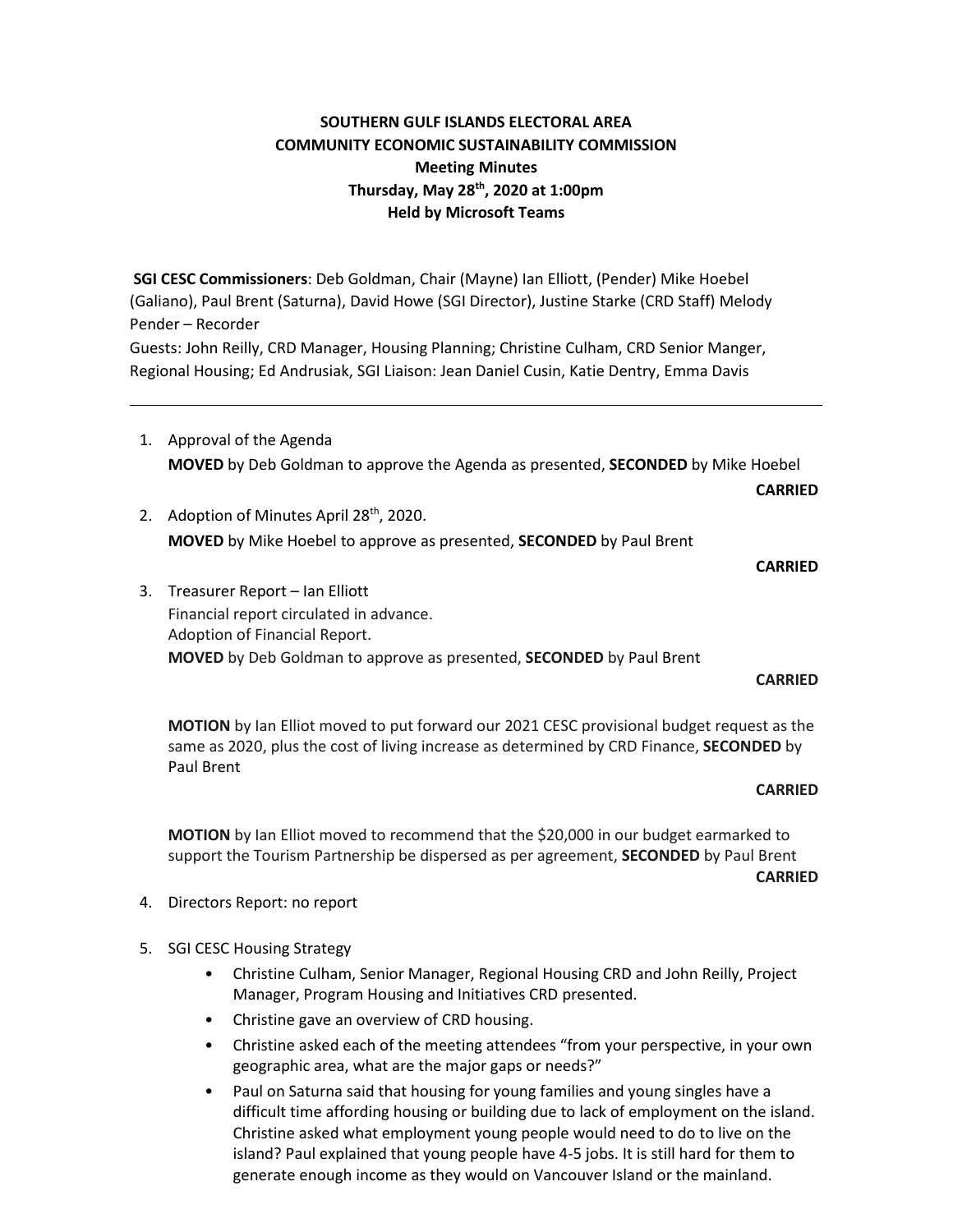- Mike on Galiano said they have some existing seniors housing, and some active projects to supply housing for young families that live on island year-round. There is an acute, severe, shortage of rental housing. He is part of a group that is working on finding funding to improve the situation. On Galiano, 50 affordable rental units are needed.
- Deborah on Mayne (also chair of Mayne island housing society). The housing needs assessment done in 2018 is still applicable. The need for rental housing is critical on Mayne. In June 2018, they conducted a renter's survey and of 40 rental homes, 30 people responded. Some findings included that 75 percent of people were paying more than 30 percent of their income on rent. There are people in the summer who are couch surfing, tenting, in shacks, and without housing. Seasonal housing is common. Instability in housing is common which makes it difficult to create stability in the economy. There is no seniors housing on Mayne island. They are anticipating a need for 20 units of housing at this time. They are working on a housing project for 10 units at this time.
- For rental units, some people can afford market rates but there is no rental stock. Overall, on all islands, professionals have a difficult time living on the islands due to a lack of housing.
- John talked about creating a housing strategy. They are currently in the process of service planning. The primary focus in the coming year is to look at the housing data and better understand how to move forward. An internal project team is being put together and a project charter will be put forward in the coming year. In 2021, some funding (\$30,000) for feasibility work will be available.
- John is interested in some of the existing ideas from the SGI's such as land acquisition and supporting projects that are already going forward.
- Christine spoke to the temporary workers related to tourism and the type of housing required to speak to their needs.
- Christine said that the residential tenancy act changed. Seasonal housing or "term" housing is no longer legal. Some housing was taken off the market for this reason which has contributed to further depletion of the rental market.
- Christine mentioned that there was a call for proposals for the community housing fund from BC housing recently. As part of the housing strategy it would be beneficial to have someone from BC housing on the meetings.
- Planning and feasibility will be taken offline after the meeting.
- 6. Island Economic Reports: previously distributed
- 7. SGI CESC Economic Resiliency and Recovery Plan update
	- Initiative through the CESC for economic recovery is taking place through the SGI CRC with many other community partners.
	- Invitations have gone out for the sector consultation meetings. The purpose of the meetings is to find out from the community if they are interested in a regional strategy and if there is buy in to work together.
	- The sector consultations will take place in the first week of June.
	- The SGI CRC island coordinator staff are on until the end of June. We have taken up a lot of time for the community engagement part of recovery. The recommendation is that action is taken immediately after the report is available after the sector consultation meetings (on June  $8<sup>th</sup>$ ) to get the next steps determined as soon as possible.
	- Deborah mentioned the strategic framework that was done with Justine and the liaisons and this should be remembered as well as the findings from the sector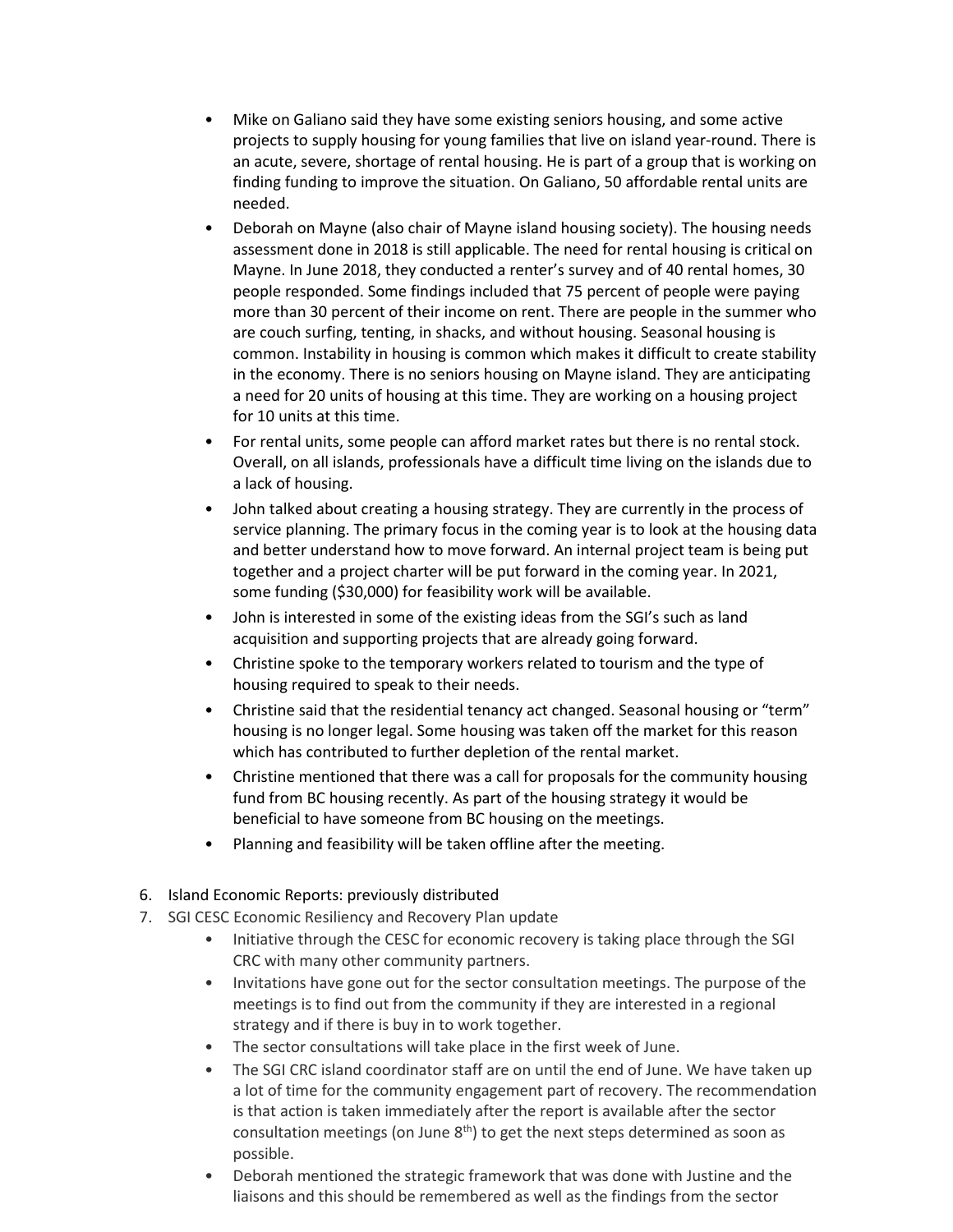consultations.

- Melody shared that they have heard from some sectors that have their own governance systems in place, and may not be interested in support.
- Jean Daniel mentioned that he has observed a fatigue with surveys and data collection on Mayne.
- Findings from the sector consultations will be discussed at the meeting on June  $8<sup>th</sup>$ .
- 8. CESC Membership
	- Justine Starke reported that there is overlap membership with the SGI CRC and the CESC that is now at 100% overlap.
	- The Commission is a public body and has a requirement to do its business within its meetings, and those meetings need to be properly constituted and advertised. A quorum of the CESC is two members, and anytime you have a quorum present it is considered to be a meeting if you are advancing CESC business.
	- When you are having a meeting where all commissioners are in attendance, you cannot ignore that you are commissioners. If all commissioners are in a meeting and advancing business you need to be cognizant of reporting properly.
	- Recommendation that one commissioner be designated to attend working group meetings, so you do not have all commissioners present. Another option is to work through your island coordinator to get actions completed.
	- Justine recommended that individuals follow up with CRD staff to understand any possible conflicts of interest.
	- It is important that CESC does not get involved with vendor selection. It can request work be undertaken and assign a budget, and then staff carry out the selection of contractors in accordance with procurement requirements and the management of the work.
	- Deb advised that we are anticipating having more membership on the SGI CRC board and they will not have overlapping commitments with the CESC.
	- Paul asked for clarification around recusing themselves as commissioners during SGI CRC meetings.
	- Deb said that there is a mitigation with the SGI CRC board, with the CESC members recusing themselves. The commissioners, board members, liaisons are all involved with the current initiative. This conversation will be taken offline
	- Justine recommended to appoint someone to act as the commissioner during the meetings for the current initiative with the SGI CRC.
- 9. New Business:
	- Emma mentioned the issues with connectivity particularly during Covid.
	- Justine observed that there is grant funding for connectivity infrastructure plan, and they will be developing a plan that will support ISP's in delivering greater connectivity.

**MOVED** by Deborah Goldman for adjournment, **SECONDED** by Mike Hoebel

10. Next regular meeting  $-$  proposed June  $16<sup>th</sup>$ , 2020 at 2pm.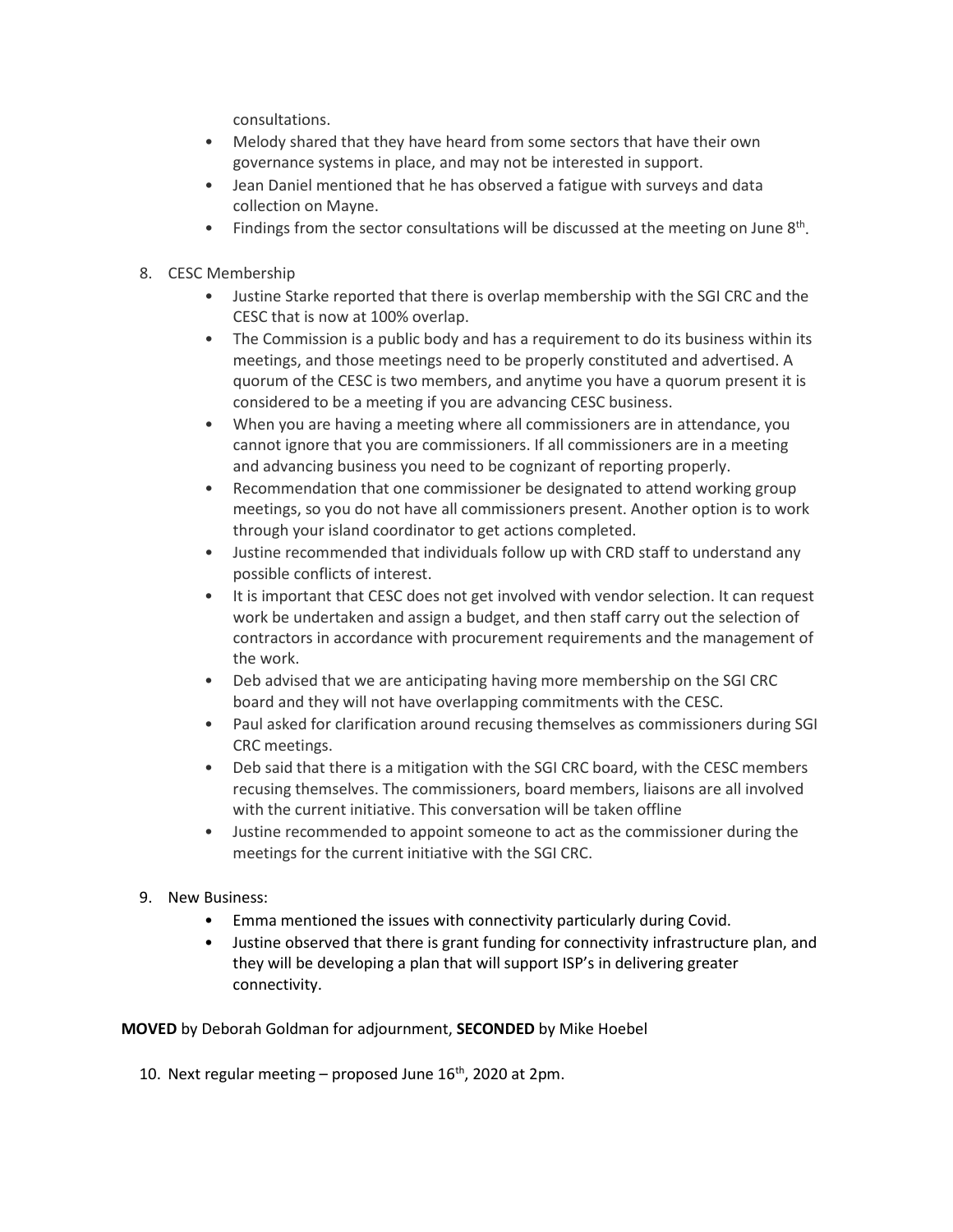The Pender economy continues to adapt to the Covid-19 regulations as we enter into the re-opening phase.

The local and regional economic recovery plans will be very helpful in assisting local businesses with restarting or increasing business activity as we move towards summer.

The Community Resource Centre continues to assist persons and businesses with information regarding accessing government programs.

The Island population are doing all they can to support local business and I expect that this support will increase as businesses continue to come back towards full activity.

Respectfully, Ian Elliott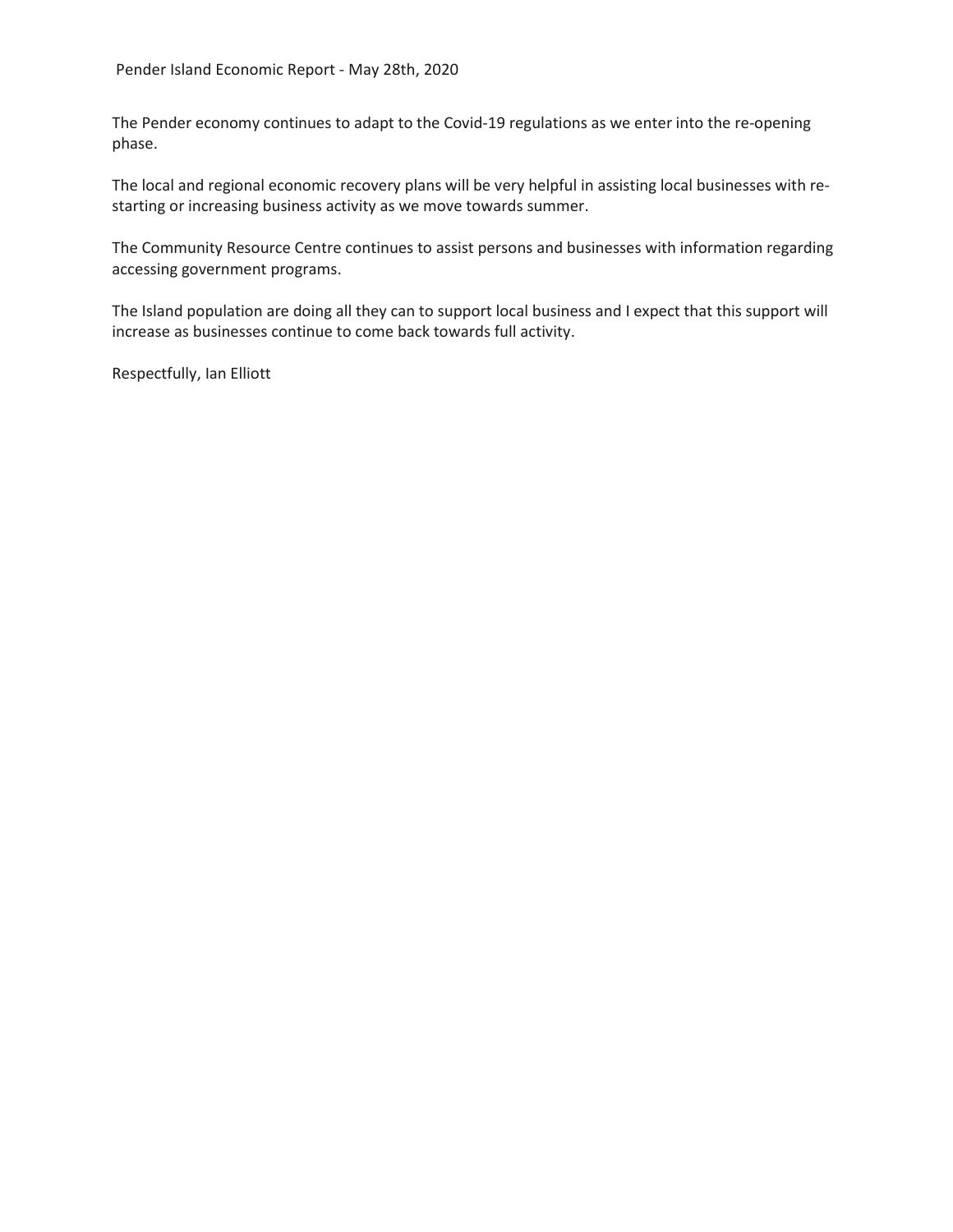Mayne Island community is slowly, and with caution, moving into phase 2 of the Pandemic response. Recognizing that the average age of residents is 65yrs old and many residents of all ages have co-morbidity, the community members seem to be continuing with home-based activities, social distancing, and some more adventurous are accessing commercial and food services, as well as the farmer's market which has opened up again for the season.Those most at risk are not venturing off the island unless necessary.

**Retail, Restaurants, Commercial Services**: Grocery stores continue to be open with restricted hours, safety rules, and other stores that have been closed are gradually opening again, with restrictions to maintain health and safety. Home Hardware: no change to email orders and parking lot pick up, no shopping in store. Some restaurants continue with only take out, one is opening the deck for patrons to sit and eat their take out, and another planning to open next week with table service. People are requested to wear masks, access hand sanitizers,and maintain distance. Many establishments have barriers at the cash.

**Health care/ Personal Services**: Restricted services available, and not all will be opening in the near term. ie: hair cutting but no esthetic services, no ancilliary healthcare services yet, although home nursing care has been provided by phone consult.

**Primary medical care:** emergent concerns only. Set up for pandemic treatment, working with EOC.

**Other services** avail: gas station, auto repairs, construction, yard-care, services that can be done outside. **Recycling services** a**nd garbage pick-up** have been available weekly throughout.

**Part time island residents** are beginning to return to the island, and some **tourists** may also be visiting.

**Accommodation providers** are concerned about the lack of business ahead and have expressed confusion about recommendations coming from the Provincial government. SGITP has been a helpful resource for those providers and SGITP seems to be providing more information to the Tourism community.

**Ferry travel** has increased. Concerns have been raised by islanders who have not been able to get onto a ferry due to the scheduling changes, which includes one boat for the 4 islands. The Ferry Advisory Committee is aware and Mayne Islanders have been requested to take the late morning ferry rather than the early ferry, if possible.

**CESC pandemic response on Mayne Island:** The two CRC coordinators and the CRD Liaison are actively involved with the Pandemic response service organized through the SGI CRC, sponsored by the SGI-CESC. Also, there is active coordination with MI Chamber to provide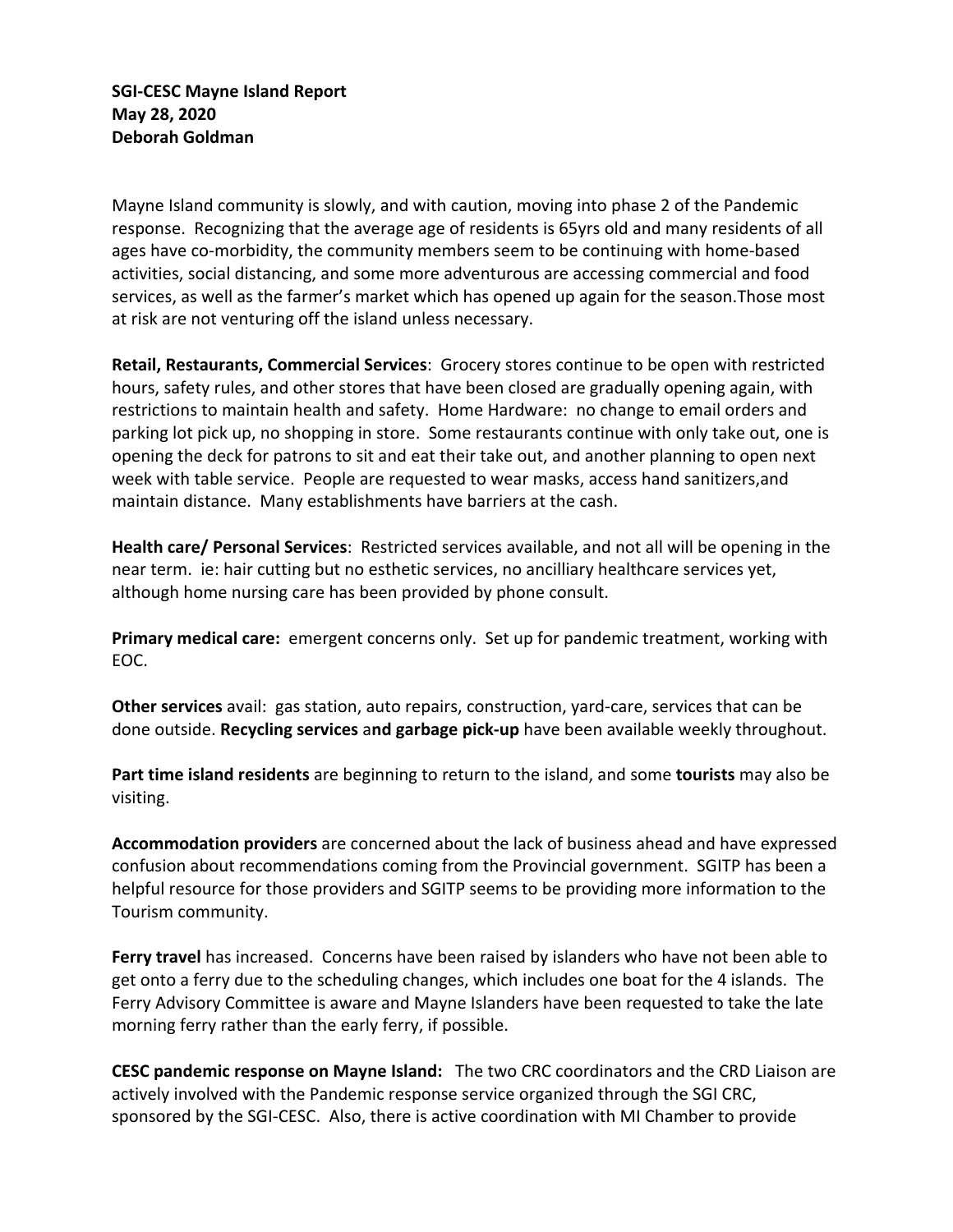information and services to the business community. Efforts have been made to roll the survey out to businesses who are both members of the Chamber and non-members, sole proprietors and non-profits.

We are looking forward to the next phase of inter-island sector consultation and identifying what services or activities might be useful going forward.

**Come back** gift card campaign has been introduced to the community – many businesses have some web-based presence already. Early days in this project which will benefit from additional promotion.

**Cultural:** Concerts continue to be provided through Facebook, art promotions also as well as web-based shows. New art gallery is ready to open. Quilter's show is posted on the internet.

**Food bank** is very busy, need has increased 6 fold.

**Farmer's Market** opened on schedule for the May long weekend, food products only, and will continue weekly. Measures in place to ensure safety. The May Day festivities, music, and parade were cancelled on the opening day of the Farmer's Market. Fewer venders, and fewer shoppers.

**Emergency Services** update meetings occurring bi-weekly discussing pandemic preparations, readiness, and interventions. All is in place for potential health emergency on the island, and for other emergencies as we are now moving into the high risk fire season. The meeting membership has broadened to now include other stakeholders, and service providers, such as the CESC, MI-CRC coordinators and the Chamber.

**Meetings with Adam Olsen, MLA:** Adam hosts monthly meetings with business leaders from Saltspring and SGI's to share information, and influence interventions. Recognition and concerns that island economic sustainability is heavily reliant on seasonal tourism and the tourism industry, and all other commercial island activities that benefit from tourism, is flagging due to the current pandemic restrictions on travel. While the islands require more broadbased economies for healthy economic survival, getting through this current situation is of utmost concern. Visioning to a new normal is part of the discussion.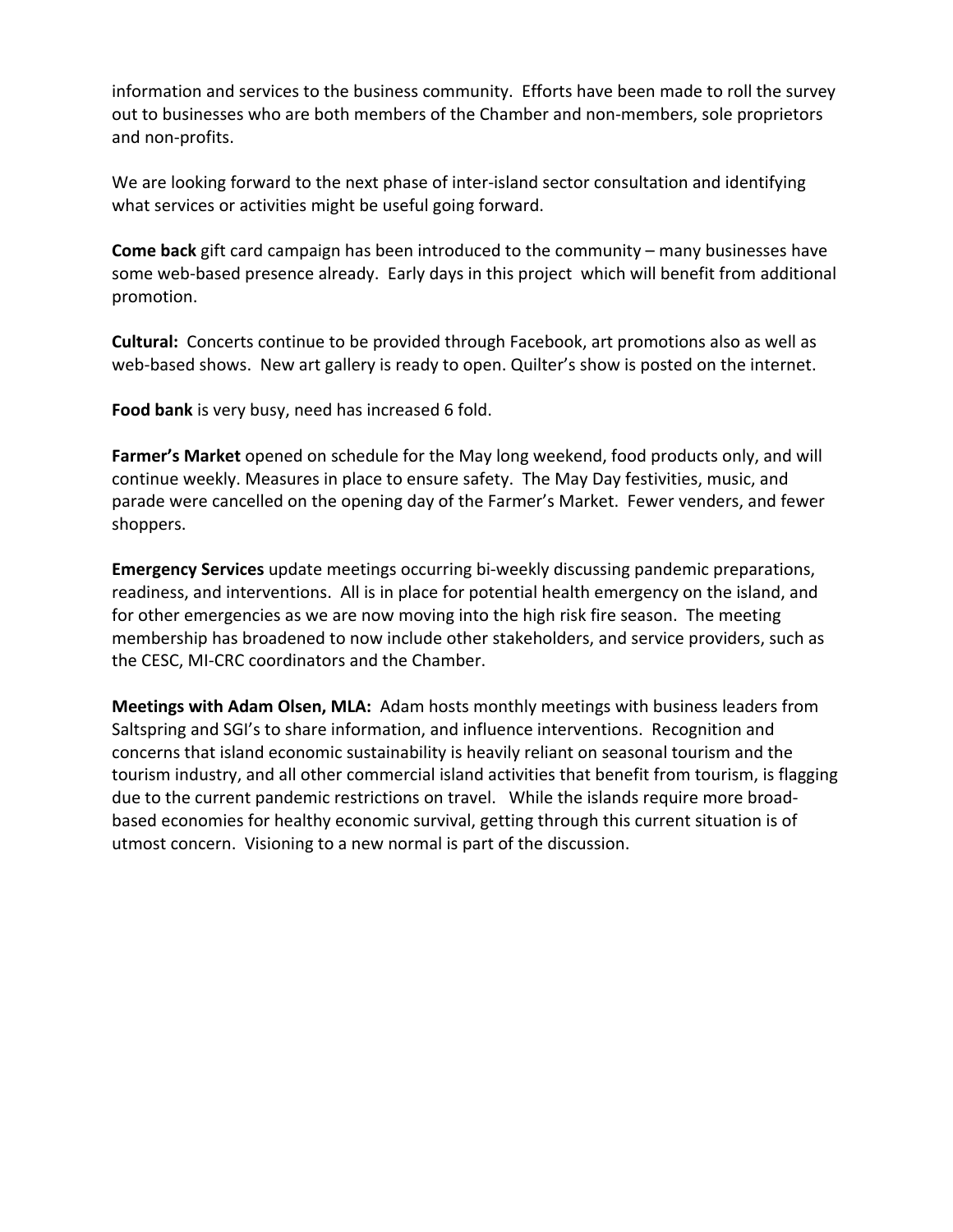### Galiano Report for SGI CESC meeting (May 28, 2020) Mike Hoebel

Montague Provincial Park campground is already fully booked through July. This suggests there will be significant numbers of visitors coming to Galiano over the next few months, and that will be of concern to some residents.

Results of the business survey conducted throughout the SGIs by the SGI CRC found that 8 of the 18 Galiano businesses that responded to the survey had closed due to the pandemic, and half of these were unsure that they would be able to reopen if the pandemic situation improves. Two thirds of the businesses were not sure they would be able to adapt to "physical distancing" once they reopen.

A similar survey was conducted that focused on non-profit organizations, and two of the eight organizations that responded on Galiano had to close down their operations, while the others had all scaled back their activities. Many had lost major sources of revenue through not being able to rent their premises to other groups, or from having to cancel fundraising events.

All three Galiano grocery stores are open and well-stocked. One limits customers to three at a time in the store. Five Galiano restaurants are open and offer take out, and two also provide outdoor seating for sit down meals. Five other retail stores are open, but two of these only allow pick up of goods ordered online, and others limit the number of customers in their store at any one time. The Galiano insurance office is not open for walk ins, but does deal with customers by phone. The island laundromat is open by appointment only.

The Food Bank is now open each Friday, and the food hamper delivery program continues to operate on a weekly basis. The GalianoHelps fund was created to help residents for whom the government pandemic relief funding programs aren't sufficient, or they don't qualify. The fund is operated in partnership with the local church and it has received more than \$20,000 in donations from islanders, who receive tax receipts from the church.

The Rural Islands Economic Partnership's "Islands COMEBACK' gift certificate purchase program has just gone live, and with the strong support of the Galiano Chamber of Commerce, a number of Galiano businesses are participating.